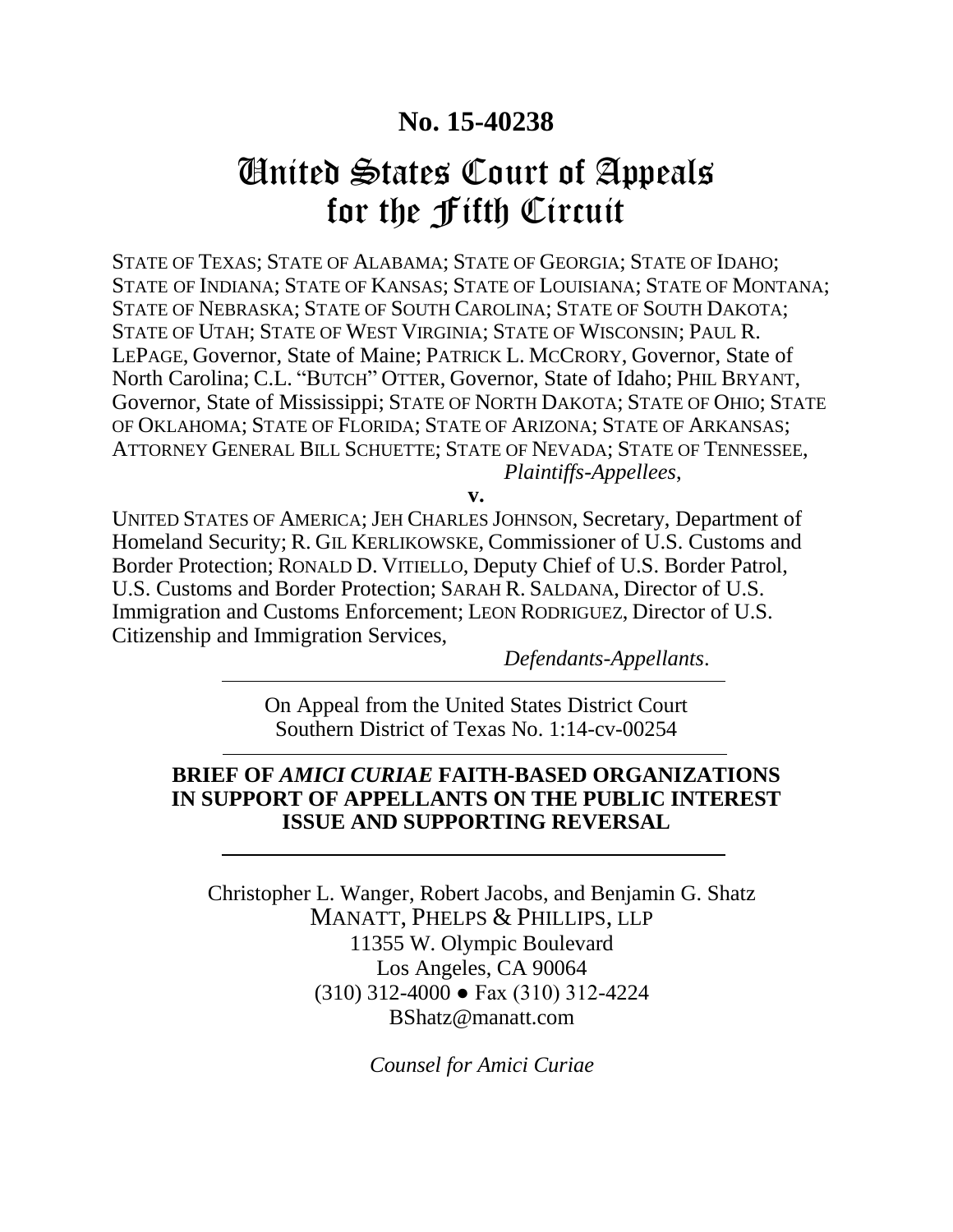# **IDENTITY AND INTEREST OF** *AMICI CURIAE<sup>1</sup>*

*Amici curiae* are the following U.S. faith-based organizations and persons whose work includes advocating for or providing aid and resources to recent U.S. immigrants and their families: Church World Service  $("CWS")^2$ ; Reverend Gradye Parsons, Stated Clerk of the General Assembly of the Presbyterian Church  $(U.S.A.)$  ("PCUSA")<sup>3</sup>; The Leadership Conference of Women Religious  $("LCRW")<sup>4</sup>$ ; Disciples Home Missions  $("DHM")<sup>5</sup>$ ; The Sisters of Mercy of the

 $2$  As a humanitarian agency that brings together 37 Protestant, Anglican and Orthodox member communions (comprising more than 45 million people in more than 100,000 local congregations), CWS works to eradicate hunger and poverty and to promote peace and justice around the world. Domestically, CWS works with 38 community-based local offices and affiliates to resettle refugees and provide legal services and assistance to immigrants in the U.S.

<sup>3</sup> Reverend Parsons is the Stated Clerk of the General Assembly and senior ecclesiastical officer of the PCUSA. The PCUSA is a national Christian denomination with nearly 1,760,000 members in just under 10,000 congregations, organized into 171 presbyteries under the jurisdiction of 16 synods. Through its antecedent religious bodies, the PCUSA has existed as an organized religious denomination since 1706. This brief is consistent with policies adopted by the General Assembly of the PCUSA expressing the desire that immigration law and policy of the U.S. protect family unity and allow persons already living and working in the U.S. a means of remaining free from fear of deportation. The General Assembly does not claim to speak for all Presbyterians, nor are its policies binding on the membership of the PCUSA. However, the General Assembly is the highest legislative and interpretive body for the denomination, and it is the final point of decision in all disputes.

 $4^4$  LCWR is an association of leaders of congregations of Catholic women religious in the U.S. founded in 1956. LCWR has nearly 1400 members, who represent more than 80 percent of the approximately 51,600 women religious in the U.S. Catholic

l <sup>1</sup> This brief is filed with consent of all parties. No party's counsel authored this brief in whole or in part. No party or party's counsel contributed money that was intended to fund preparing or submitting this brief, and no person other than the amici curiae or their counsel contributed money that was intended to fund preparing or submitting this brief.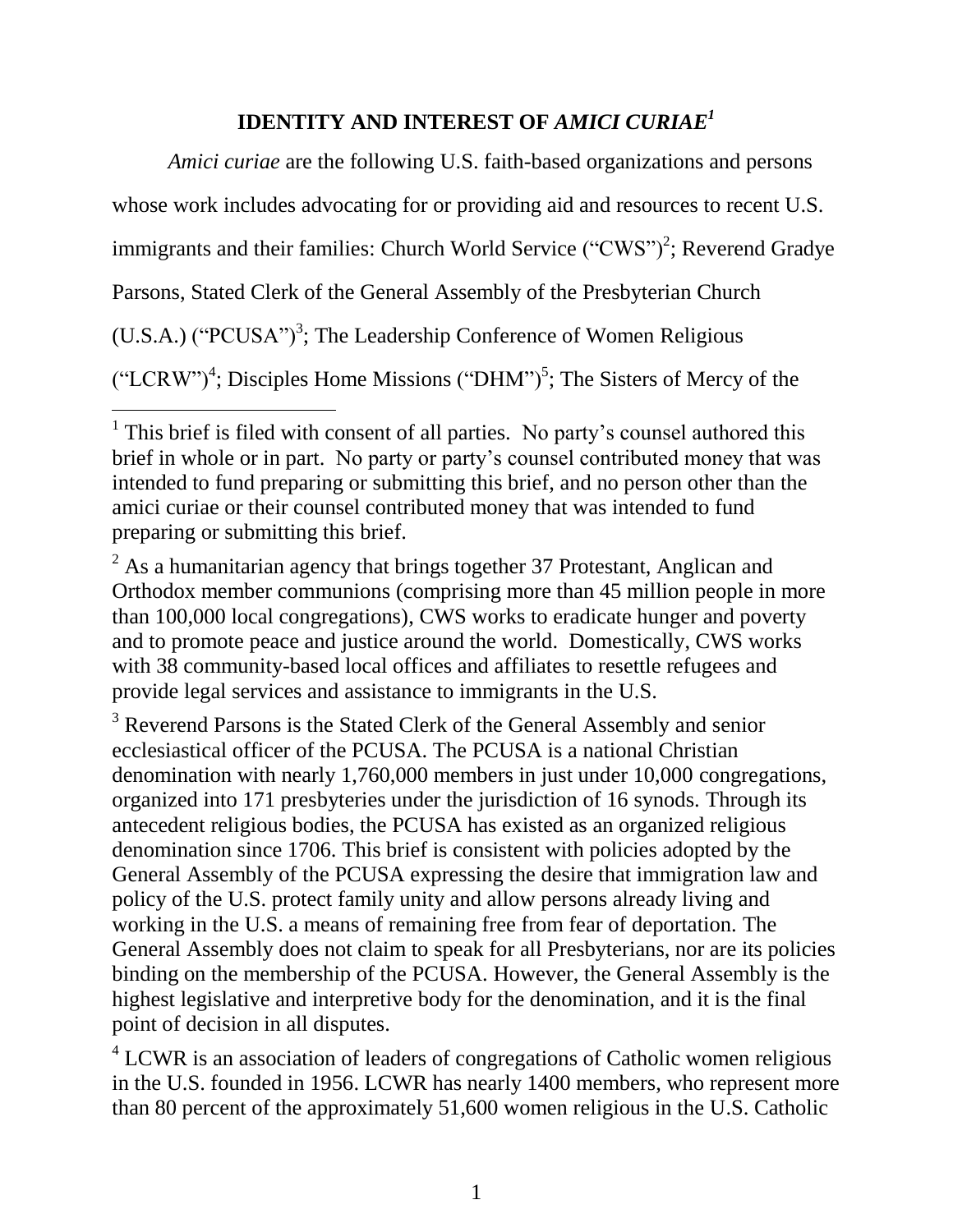Americas<sup>6</sup>; Sojourners<sup>7</sup>; the United Methodist Church General Board of Church and Society ("GBCS")<sup>8</sup>; the Franciscan Action Network ("FAN")<sup>9</sup>; the Missionary

sisters began coming to these shores 288 years ago as immigrants to serve immigrant populations and continue to this day to minister to new immigrants in schools, hospitals, and social service agencies. LCWR members have seen the devastating effects caused by the deportation of recent immigrant mothers and fathers and have provided aid and comfort to their suffering children.

 $\overline{a}$ 

<sup>5</sup> DHM is the enabling and coordinating expression of the Christian Church (Disciples of Christ) in the U.S. and Canada in the areas of congregational programming and mission in North America. With over 750,000 members in over 3,800 congregations, their church has since 1949 resettled more than 37,500 refugees and assisted countless people facing immigration problems. Their Disciples Immigration Legal Counsel helps congregation members protect their rights, understand their options and work through the U.S. Immigration system.

<sup>6</sup> The Sisters of Mercy of the Americas is a community of Roman Catholic women religious dedicated to service to the poor, sick and uneducated with nearly 6,500 members (vowed religious and laity) serving in 43 states. The Sisters of Mercy of the Americas interact with undocumented immigrants and their families in over 1,000 ministries, including 16 Mercy hospitals and 17 Mercy colleges and universities. The Sisters of Mercy of the Americas know undocumented immigrants as neighbors, as friends and as brothers and sisters in Christ and have experienced first-hand the benefits that the subject Immigration Guidance affords such people.

 $\frac{7}{1}$  Sojourners is a national Christian organization with a 40-year history committed to faith in action for social justice.

<sup>8</sup> The GBCS is one of four international general program boards of The United Methodist Church.

 $9^9$  FAN is a national organization of 50 member institutions with a combined membership of over 21,000 members. FAN creates a unified voice for Franciscans — a movement inspired by St. Francis of Assisi and his call for compassion for the poor. Some of FAN's members work directly with recent immigrant families and advocate on behalf of immigrant rights. This brief is consistent with Franciscan values, the mission of FAN, and its efforts to protect families and enable persons living and working in the U.S. to be free from fear of deportation.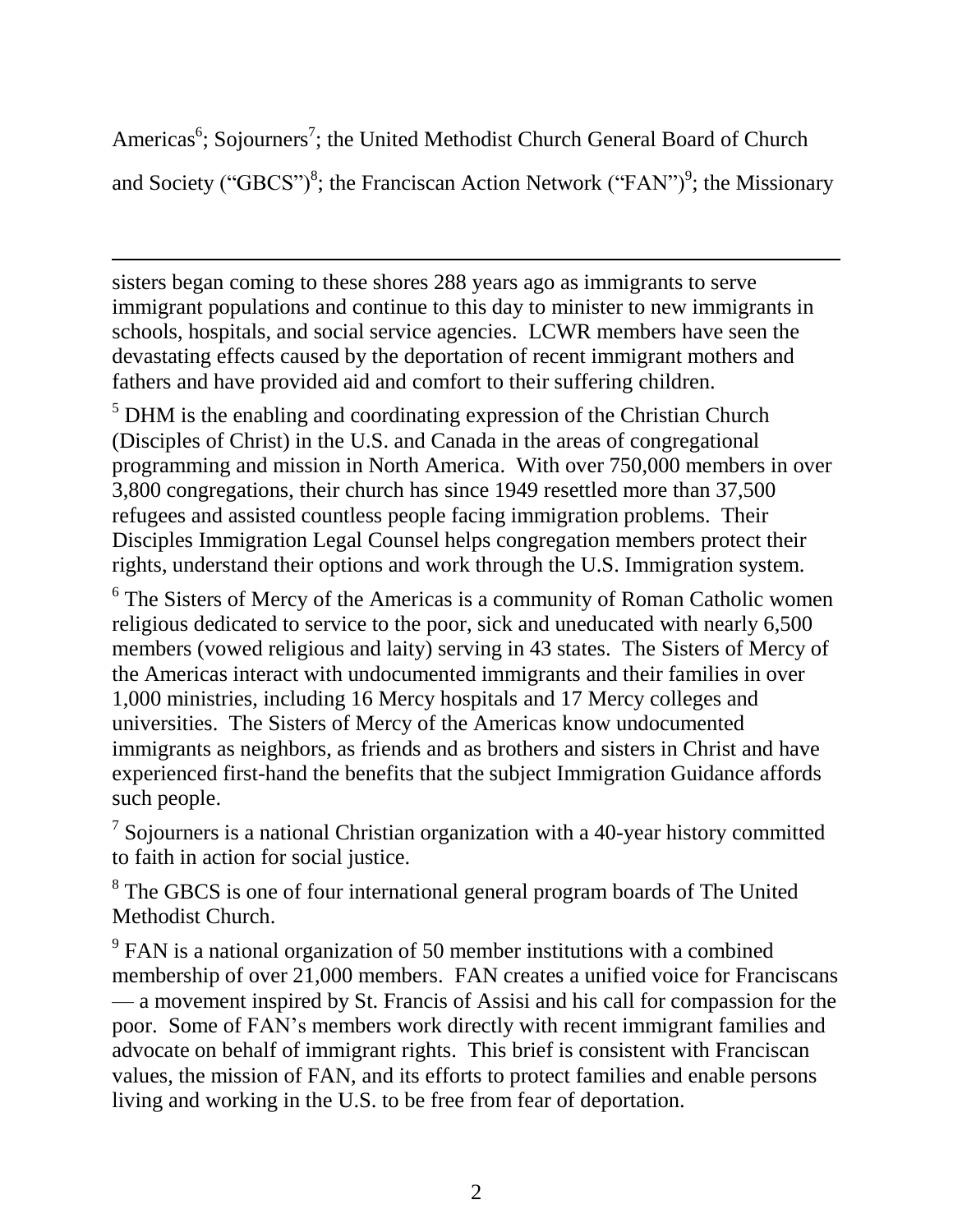Servants of the Most Holy Trinity<sup>10</sup>; NETWORK, a National Catholic Social Justice Lobby<sup>11</sup>; National Justice for Our Neighbors ("NJFON")<sup>12</sup>; the Mennonite Central Committee U.S. ("MCC")<sup>13</sup>; The Conference of Major Superiors of Men ("CMSM")<sup>14</sup>; and Hope for Peace & Justice ("H4PJ")<sup>15</sup> (collectively "Amici"). Faith plays a significant role in the lives of most recent immigrants and their families, and faith-based organizations like Amici historically have played a leading role in the U.S. in serving the needs of recent immigrants and their families.

<sup>12</sup> NJFON supports recent immigrants by offering immigration legal services at more than 40 clinics in United Methodist churches across the country.

 $13$  MCC is a global, non-profit organization that strives to share God's love and compassion for all through relief, development and peace. Supporting denominations include Mennonite Church USA, Brethren in Christ Church, and the U.S. Conference of Mennonite Brethren Churches. MCC works directly with recent immigrants in the U.S. and advocates for immigrants' rights.

<sup>14</sup> CMSM supports and offers resources for U.S. leaders of Catholic men's religious institutes. CMSM promotes dialogue and collaboration on issues of religious life as well as peace and justice issues with major groups in church and society. There are more than 17,000 religious priests and brothers in the U.S.

<sup>15</sup> H4PJ is a non-profit organization founded in 2004 by the Cathedral of Hope – UCC – the world's largest LGBTQ and straight-together church. H4PJ was formed to be a vocal force for those of progressive faith and ideology.

 $\overline{a}$  $10$  The Missionary Servants of the Most Holy Trinity is a congregation of Catholic priests and Brothers founded in 1929 by the American Vincentian priest, Reverend Thomas A. Judge, who work with the poor and abandoned, including recent immigrants.

 $11$  NETWORK, a Catholic leader in the global movement for justice and peace, educates, organizes and lobbies for economic and social transformation. Founded in 1971 by 47 Catholic sisters, NETWORK is supported by thousands of groups and individuals across the nation who are committed to working for social and economic justice at the federal level.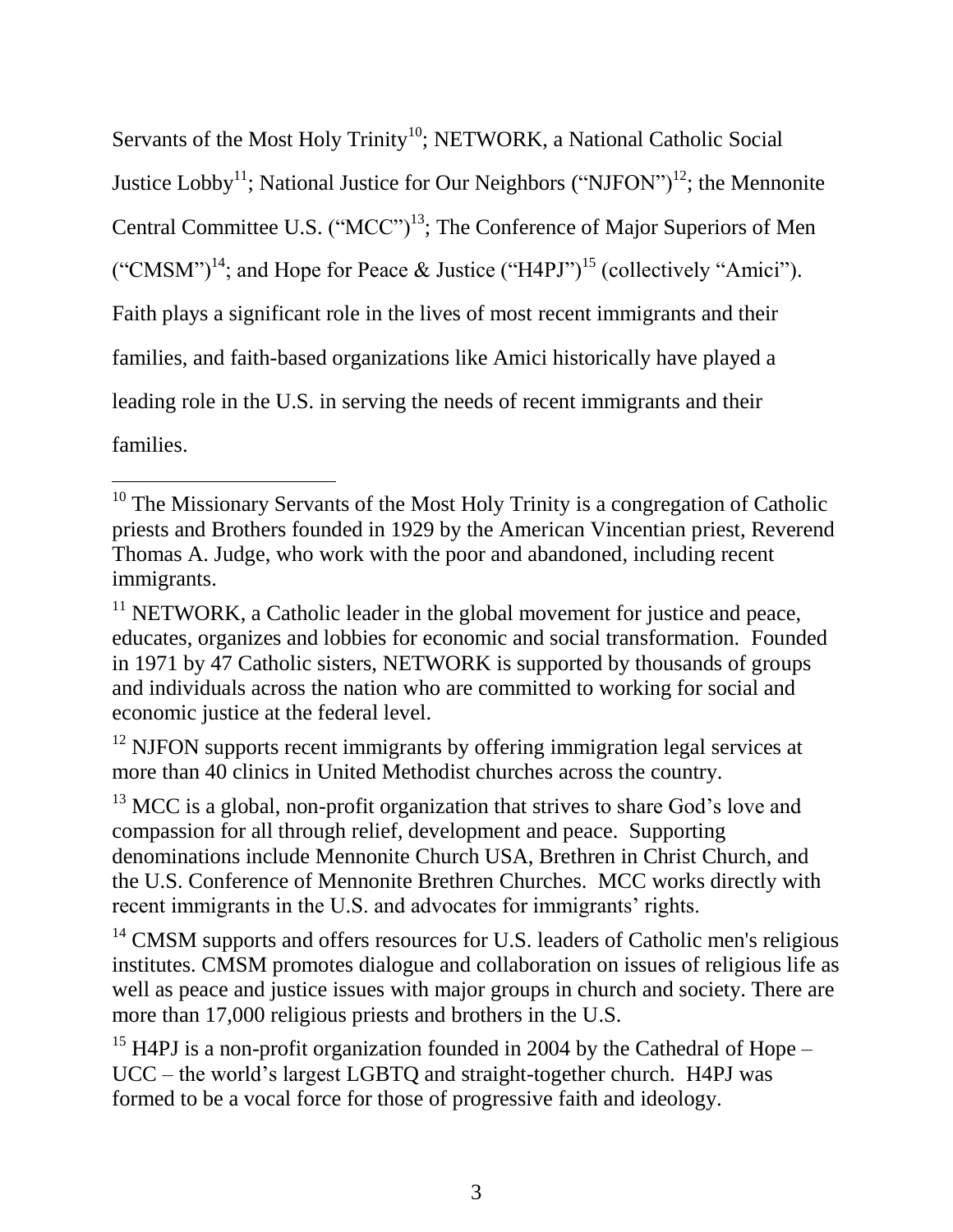Amici have an interest in and derive benefits, spiritual and otherwise, from helping those less fortunate within our society, including those in immigrant communities. Amici count many thousands of U.S. immigrants within their congregations and minister to them and their families. Amici help immigrants obtain legal status and otherwise advocate for and provide resources and aid to immigrant families. Through their faith-based work, Amici have unique and firsthand knowledge of the adverse impacts that family separation, immigration detention and deportation have on immigrant families in the U.S., particularly young children.

By this action a few select states ("Plaintiffs") have challenged the Federal Government's implementation of certain immigration guidelines set forth in multiple memoranda issued by the Secretary of Homeland Security, including the Deferred Action for Parents of Americans and Lawful Permanent Residents (the "Immigration Guidance"). The effect of the Immigration Guidance is to stay deportation proceedings for four to five million individuals residing in the U.S. who pose no threat to national security or public safety and who have longstanding and close family ties to the U.S. The guidance was issued in part to address the enormous humanitarian costs associated with unwarranted deportations and enables millions of individuals in congregations across the country to remain in the U.S. with their family members and to worship freely. Nevertheless, the district court has enjoined the Immigration Guidance based on the erroneous conclusion that the Immigration Guidance fails to comply with the Administrative Procedure Act.

4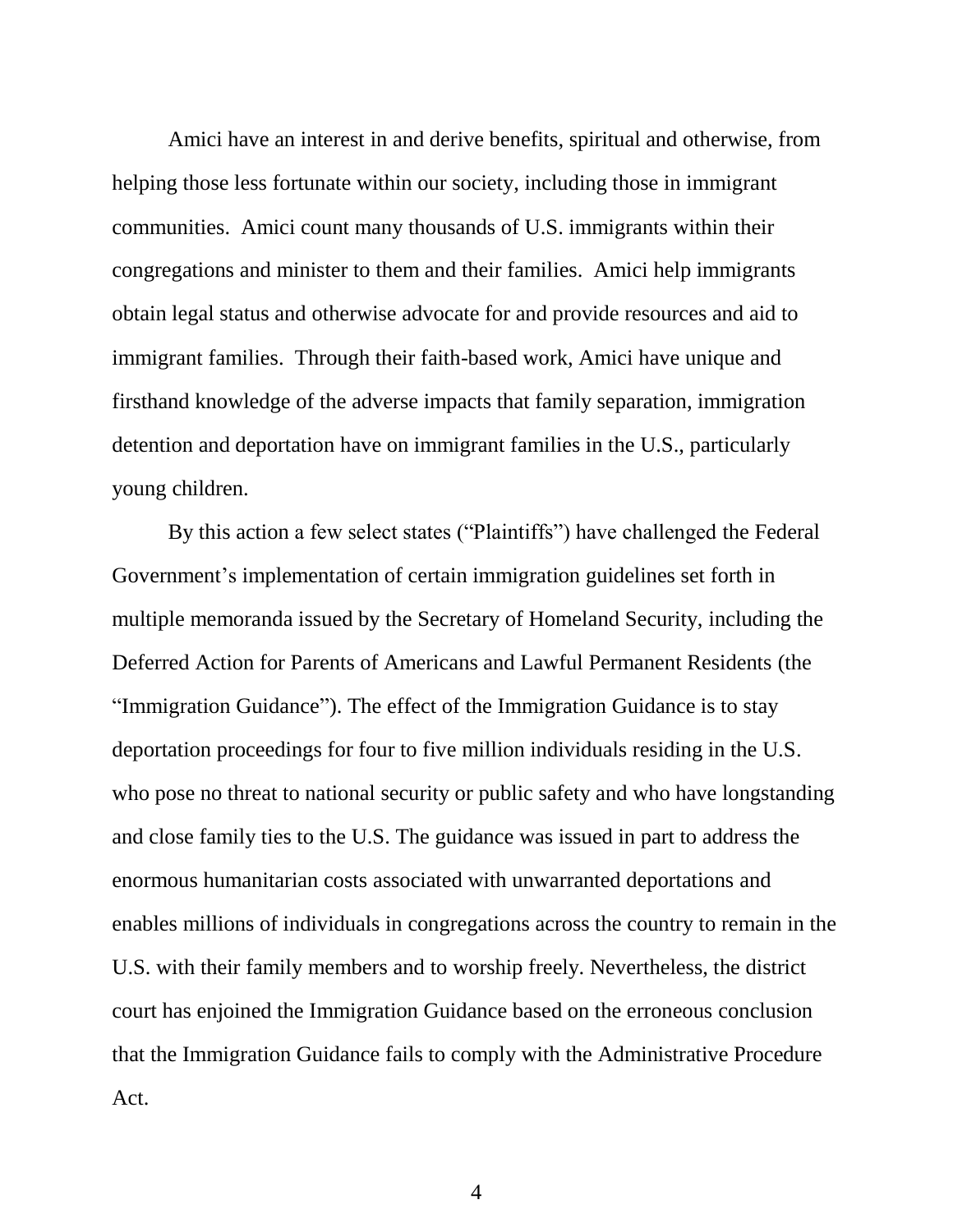The district court's injunction of the Immigration Guidance continues the social ills that harm Amici, others in the faith community and the public overall by unwarranted deportation proceedings. Amici file this brief to provide the Court with their distinct perspective on why the injunction is contrary to the public interest.

#### **ARGUMENT**

The U.S. has demonstrated that Plaintiffs have failed to establish the four elements necessary for the issuance of a preliminary injunction. This brief focuses on the fourth factor of this Court's four-part injunction test: the effect of the injunction on the public interest.

The district court properly noted that "an evaluation of the public interest should be given considerable weight in determining whether a motion for a preliminary injunction should be granted." See the district court's Memorandum Opinion and Order (ECF Document 145) "Order" at p. 118, citing Wright & Miller § 2948.4. That conclusion follows the U.S. Supreme Court's directive that public interest is to be prominently considered in actions such as this implicating government policy or regulation. *Winter v. NRDC*, 555 U.S. 7, 24 (2008) ("In exercising their sound discretion, courts of equity should pay particular regard for the public consequences in employing the extraordinary remedy of injunction.") Despite giving lip service to the need to evaluate and weigh the public interest in making its injunction determination, the district court failed to properly do so.

5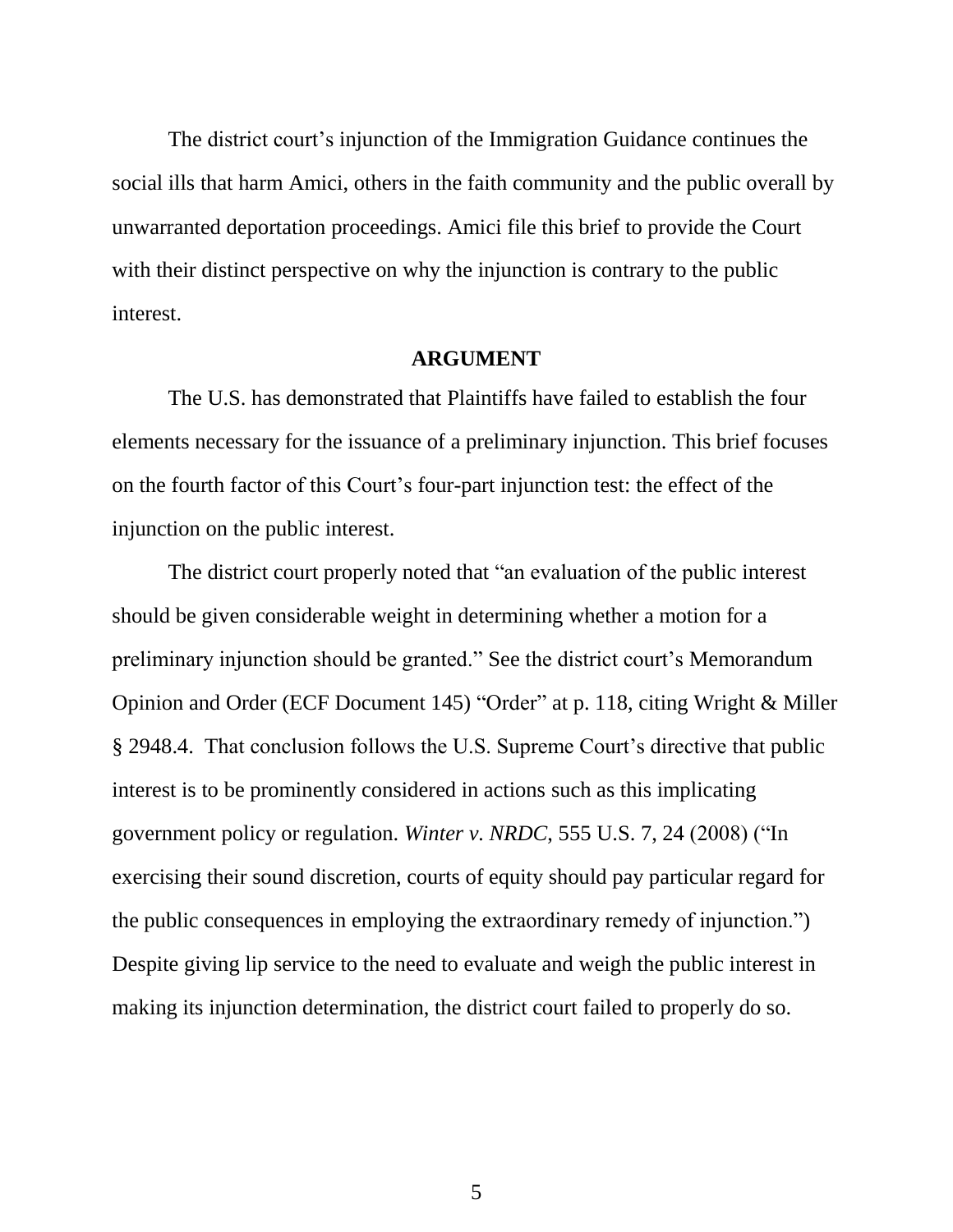**A. The District Court Failed To Give Adequate Weight To The Substantial Public Interests Served By The Immigration Guidance**

The district court correctly conceded that its injunction "will prevent the immediate provision of benefits and privileges to millions of individuals who might otherwise be eligible for them in the next several months under [the Immigration Guidance]." (ROA. [Order at p. 120].) The district court went on, however, to find that "the public interest factor that weighs heaviest is ensuring that actions of the Executive Branch … comply with this country's laws and its Constitution." (ROA.\_\_\_ [Order at pp. 120-21].) The district court then used its erroneous conclusion that the Immigration Guidance was illegal to conclude that enjoining the Immigration Guidance served the public interest. (ROA.\_\_\_ [Order at p. 121].)

The Fifth Circuit requires strict application of its four-part test, and unlike some other circuits, explicitly requires that the granting of the injunction must not disserve the public interest. See 13-65 Moore's Federal Practice – Civil § 65.22 *citing Canal Auth. v. Callaway*, 489 F.2d 567, 572 (5th Cir. 1974) (granting of preliminary injunction must not disserve public interest). Under this Court's test, a weakness in proof on one of the four factors may not be remedied by demonstrating corresponding strength in another; if a movant does not persuade the court that it meets the threshold on each factor, the court may not issue the injunction. *Doe v. Duncanville Indep. Sch. Dist.*, 994 F.2d 160, 163 (5th Cir. 1993) (movant has burden of proving that four requirements have been satisfied.)

The U.S.'s opening brief explains in detail why there is nothing illegal about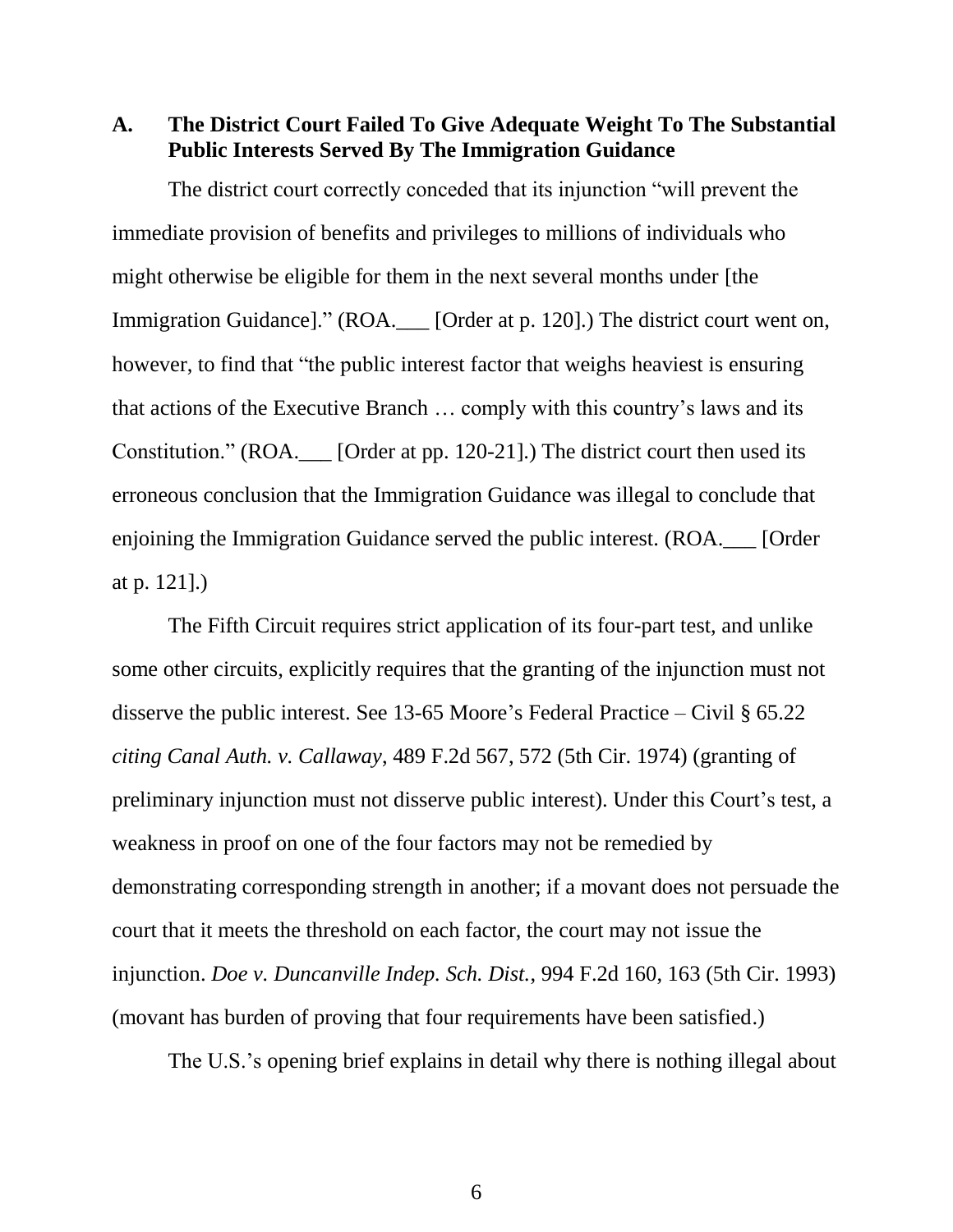the Immigration Guidance or its implementation. (See Brief for the Appellants at pp. 36-50.) In short, there is no legitimate concern that the Immigration Guidance or some other act of the Executive Branch fails to comply with this country's laws or its Constitution. Nevertheless, the district court used its erroneous determination that the Immigration Guidance is illegal to support both its finding that the plaintiffs were likely to succeed on the merits and its finding that enjoining the guidance was in the public interest. The district court thus compounded its error. If it had properly applied the four-part test and considered and weighed the relevant interests, the district court should have concluded that the injunction disserves the public interest and denied the injunction.

# **B. The Injunction On The Immigration Guidance Disserves The Public's Interest In Maintaining Stable Families**

Courts have repeatedly recognized that there is a public interest in maintaining stable families and communities. The Fifth Circuit itself has found that uprooting families can be an injury to the public interest. *Richland Park Homeowners Ass'n v. Pierce,* 671 F.2d 935, 943 (5th Cir. 1982). "The family and relationships between family members occupy a place of central importance in our nation's history and are a fundamental part of the values which underlie our society." *Bastidas v. INS*, 609 F.2d 101, 105 (3d Cir. 1979) (finding that insufficient consideration was given to a father's affectionate relationship with his young son in determining whether to suspend deportation proceedings.)

Family unification is an integral consideration in the application of immigration law. *See* 8 U.S.C. § 1182(d)(11), (d)(12)(the Attorney General has

7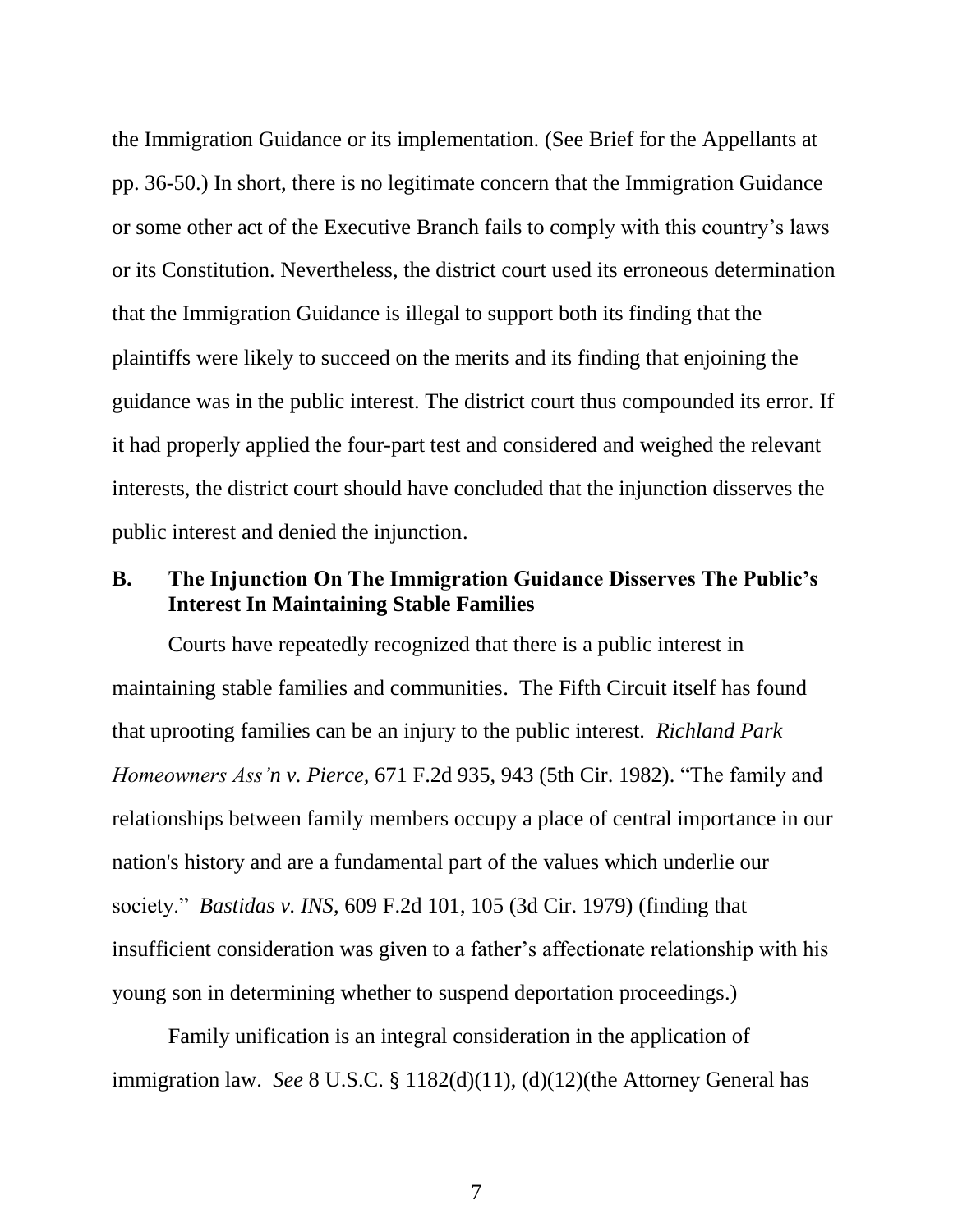discretion to waive inadmissibility in certain circumstances to "assure family unity"); *I.N.S. v. Hector*, 479 U.S. 85, 88 (1986)(discussing the standards for suspension of deportation and noting that "Congress has specifically identified the relatives whose hardship is to be considered, and then set forth unusually detailed and unyielding provisions defining each class of included relatives"); *Akhtar v. Burzynski*, 384 F.3d 1193, 1202 (9th Cir. 2004) ("In response to the burdens placed on [families awaiting approval of family-based immigration visas], Congress passed an ameliorative statute designed to bring immigrant families together throughout the permanent residency petitioning process"). In the context of a deportation proceeding, the "most important single factor" that can establish extreme hardship is the possibility of "separation of the alien from family living in the United States." *Mejia-Carrillo v. U.S. Immigration and Naturalization Service*, 656 F.2d 520, 522 (9th Cir. 1981).

The Department of Homeland Security's Inspector General reported that between 1998 and 2007, the government deported 108,434 alien parents of U.S. citizen children.<sup>16</sup> A similar number of individuals likely would have been eligible for relief under the Immigration Guidance, but for the district court's preliminary injunction. The district court's injunction will adversely affect the important interest of family stability.

Had the district court given proper weight to the public interest in protecting

 $16$  Office of the Inspector Gen., Dep't of Homeland Sec., Removals Involving Illegal Alien Parents Of United States Citizen Children 4 (2009), www.dhs.gov/xoig/assets/mgmtrpts/OIG\_09-15\_Jan09.pdf.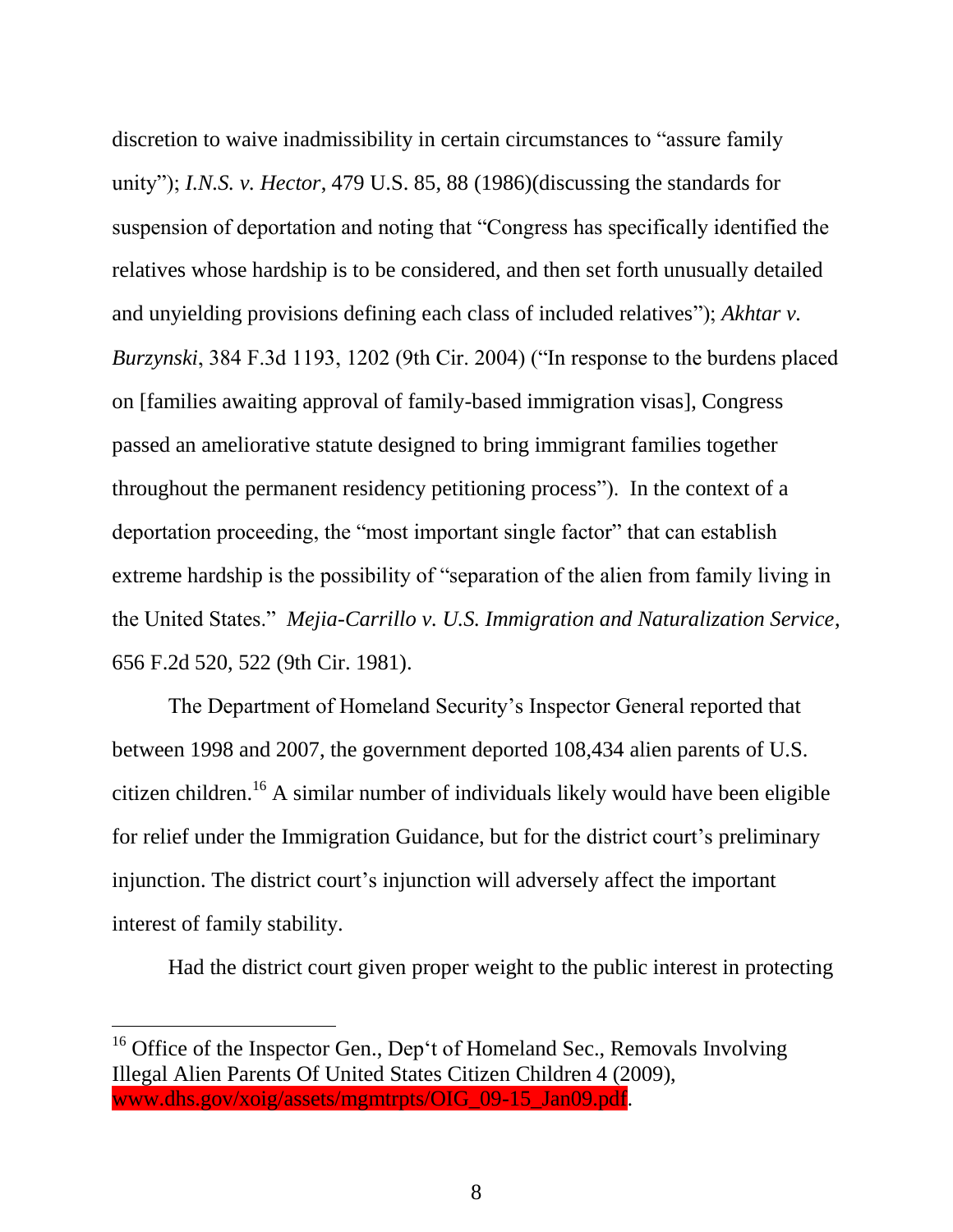the family unit, it would be clear that its preliminary injunction harms the public interest. The deportation of parents away from their children leads to emotional and social harm, the results of which the Amici have witnessed. The Immigration Guidance would preclude or limit the harm resulting from unwarranted deportations. As a result of the district court's injunction, however, many parents are now susceptible to detention and deportation proceedings as Immigration and Customs Enforcement ("ICE") and Customs and Border Protection are effectively prevented from identifying individuals who qualify for deferred action or termination of their deportation proceedings. The associated harm to the public is substantial.

### **1. Immigration Detention**

l

Even before deportation, detention of a family member often is traumatizing for an immigrant family. Detained immigrants are transported an average of 370 miles, making regular contact with their children and families virtually impossible for many.<sup>17</sup> Unlike jails or prisons, immigration detention centers often do not have adequate services in place to facilitate visitation by family or counsel, or even telephonic appearances for court hearings. $^{18}$ 

Detainees may be transferred to various facilities during the course of their proceedings, and family members are not regularly informed of their loved one's

<sup>&</sup>lt;sup>17</sup> Seth Wessler, Applied Research Ctr., Shattered Families: The Perilous Intersection of Immigration Enforcement and the Child Welfare System 38 (2011).

<sup>18</sup> Nina Rabin, *Disappearing Parents: Immigration Enforcement and the Child Welfare System*, 44 Conn. L. Rev. 99, 122-24 (2011).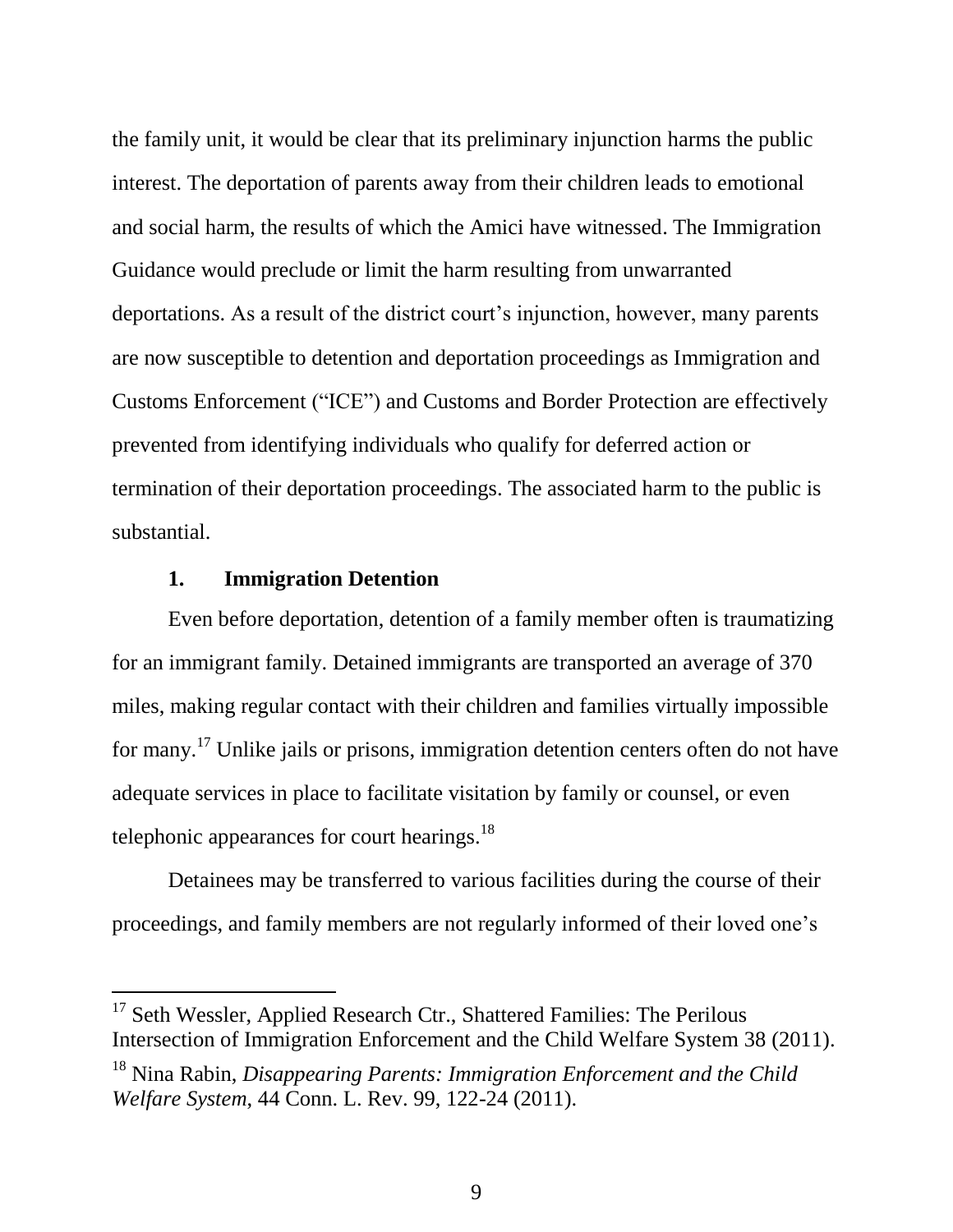whereabouts.<sup>19</sup> Those who work in the immigration system acknowledge that it is common for a person to "disappear" once they have been picked up by ICE.<sup>20</sup> This can have severe adverse effects on their parental rights as well, particularly for "disappearing fathers." Some in the welfare system are quick to write off these fathers and cease efforts to track them down, resulting in termination of parental rights.<sup>21</sup> These elements of the immigration detention process are particularly harmful to the family unit. With no information and no services for the detainees or the families of detainees, the families must lean heavily on their social networks and religious communities, including Amici, to handle the repercussions of the sudden disappearance of a family member.

# **2. Adverse Effects of Deportation on the Family**

Where a parent is forcibly deported, there are serious consequences for the family left behind. A parent's deportation can lead to a permanent change in family structure and in the extreme cases, family dissolution.<sup>22</sup> One study found that one quarter of the families surveyed that experienced deportation were unable to keep the family together post-deportation.<sup>23</sup> In 2011, more than five thousand one

l

<sup>&</sup>lt;sup>19</sup> Human Rights Watch, Locked Up Far Away: The Transfer of Immigrants to Remote Detention Centers in the United States 79-80 (2009).

<sup>20</sup> Rabin, *supra*, 44 Conn. L. Rev. at 119.

 $^{21}$  *Id.* 

<sup>22</sup> Post-Deportation Human Rights Project, Boston Coll., *The Psychosocial Impact of Detention and Deportation on U.S. Migrant Children and Families* 6 (2013).

<sup>23</sup> Joanna Dreby, *The burden of deportation on children in Mexican Immigrant Families,* 74 J. of Marriage & Family 835 (2012).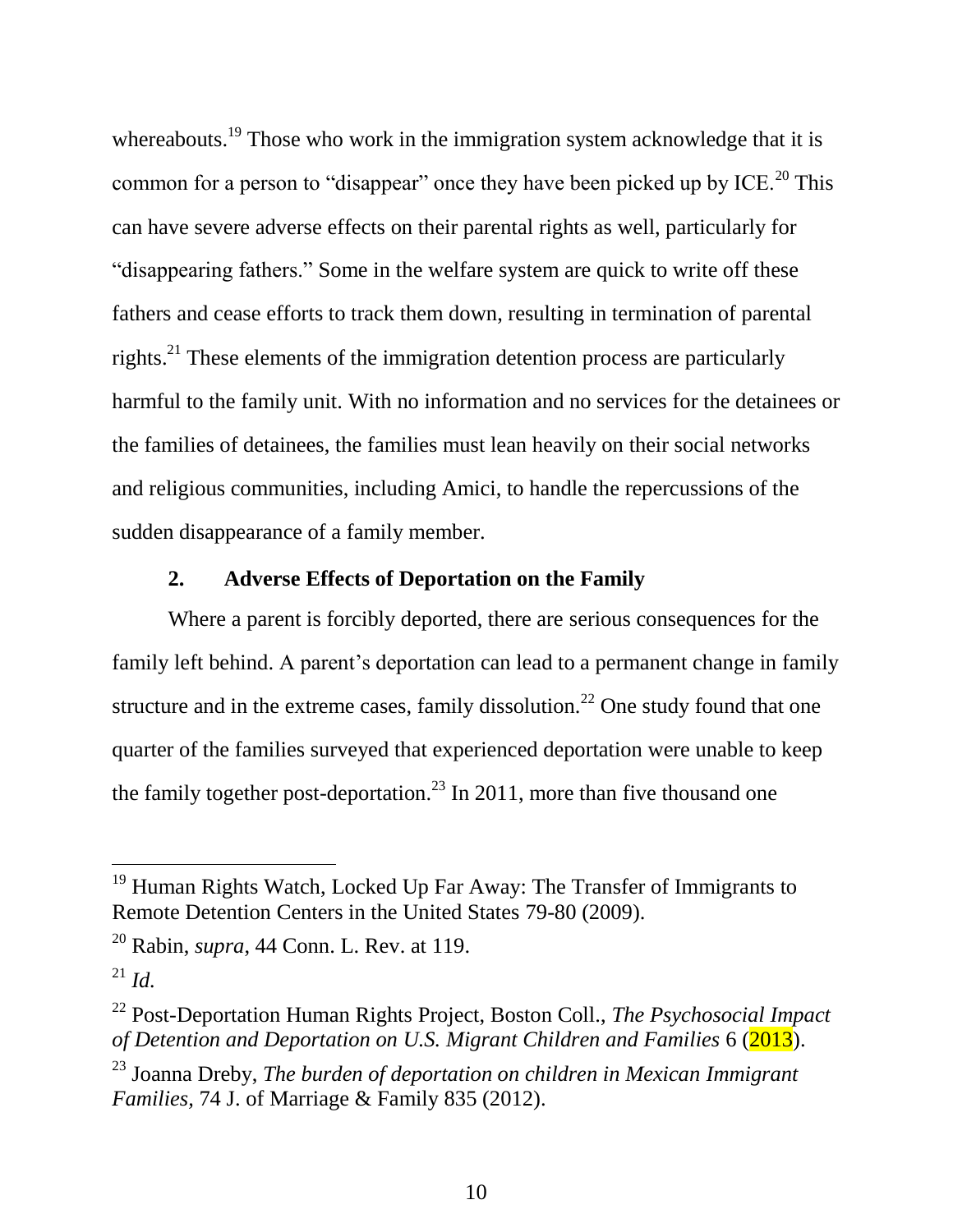hundred (5,100) U.S. citizen children were living in foster care after a parent's detention or deportation.<sup>24</sup> Even where children were able to stay with a parent, the families often experience steep declines in incomes, along with a sharp rise in housing instability and food insufficiency.<sup>25</sup> In one study, families who lost their breadwinners through detention or deportation still had only recovered 8% of their previous income, nine months after the raid.<sup>26</sup> Nearly two-thirds of families in the study had trouble paying household bills.<sup>27</sup> More than one-fifth of the families reported having experienced hunger up to six months after losing a parent to detention or deportation.<sup>28</sup> Families with mixed immigration status often fear utilizing governmental public assistance programs, so they must rely on informal support and private charity, which may come from organizations such as the Amici organizations.<sup>29</sup> More than half of the households affected by deportation surveyed by the Urban Institute reported receiving assistance from a local nonprofit organization or church. 30

<sup>24</sup> *Id.* at 829-45.

 $^{25}$  Ajay Chaudry et al., The Urban Inst., Facing Our Future: Children in the Aftermath of Immigration Enforcement (Feb. 2010), www.urban.org/uploadedpdf/ 412020 FacingOurFuture final.pdf.

<sup>26</sup> *Id.*

<sup>27</sup> *Id.*

<sup>28</sup> *Id.*

<sup>29</sup> Chaudry, *supra*, at x.

<sup>&</sup>lt;sup>30</sup> *Id.* at 23 (summarizing work of local churches and community groups to coordinate childcare for families with detained or deported parents).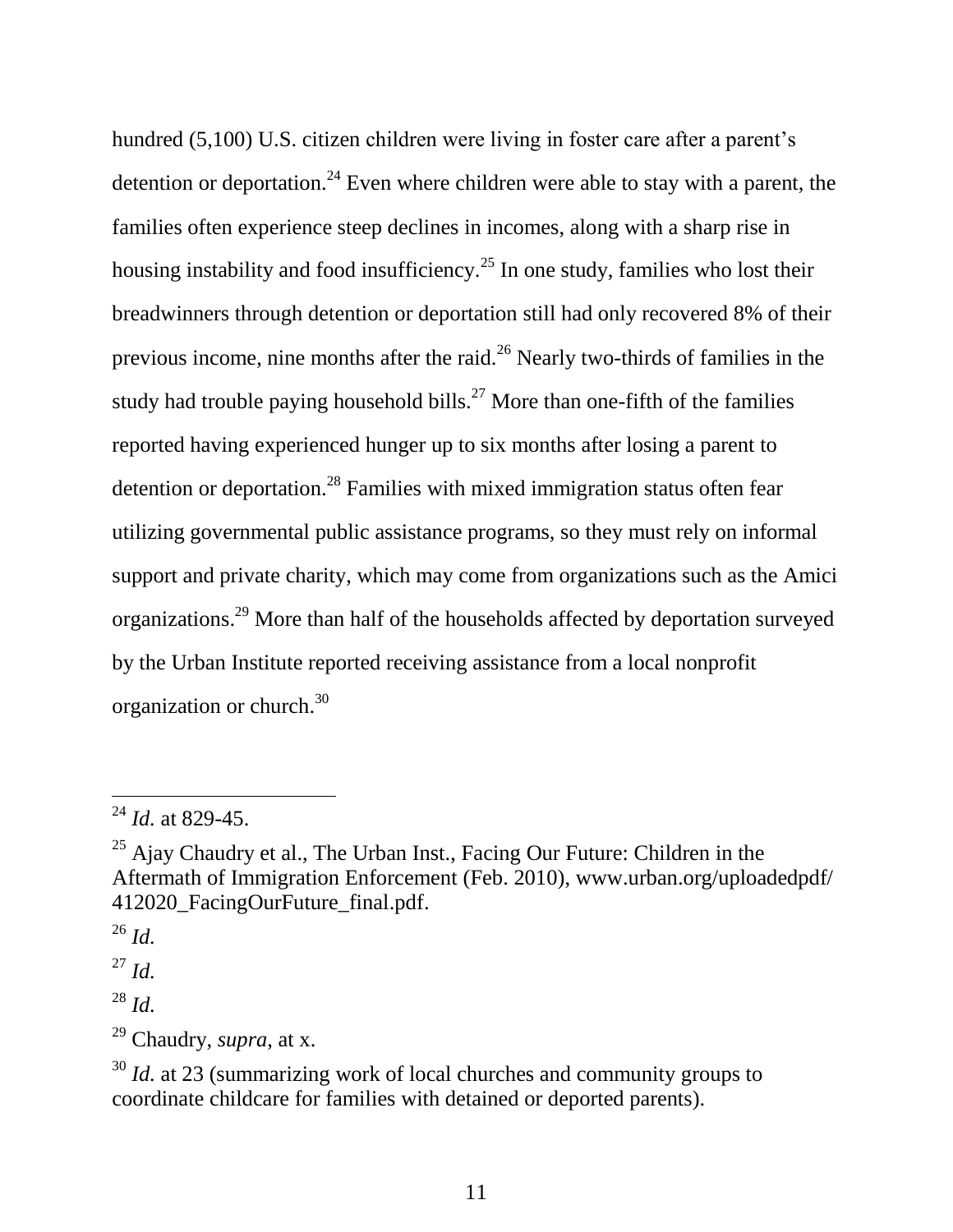#### **3. Immediate and Long Lasting Damage to Children**

By disrupting the essential and secure base that a family provides, detention and deportation of parents puts their children at greater risk for psychological and emotional distress, including depression, anxiety, withdrawal, or aggression.<sup>31</sup> The more common short-term effects of parental separation through deportation include loss of appetite, excessive crying, nightmares, and other difficulty sleeping.<sup>32</sup> A report by the Urban Institute found that children whose parents were held in immigration detention for longer periods were more likely to exhibit adverse changes in sleeping habits and behavior, including increased anger and withdrawal.<sup>33</sup> Deportations involve a double or triple trauma for children, who may witness the forcible removal of the parent, suddenly lose their caregiver, and/or abruptly lose their familiar home environment.<sup>34</sup> Many parents who are taken into immigration custody choose not to have their children visit them due to the remote location of detention facilities, associated travel costs, and the adverse psychological impact to both parent and child resulting from witnessing the detention of a loved one. In one study, 85% of children surveyed with undocumented parents showed symptoms of post-traumatic stress disorder.

The damage inflicted by family instability as a result of immigration action

<sup>31</sup> Post-Deportation Human Rights Project, Boston Coll., *The Psychosocial Impact of Detention and Deportation on U.S. Migrant Children and Families* 5 (2013). <sup>32</sup> *Id.*

<sup>33</sup> Chaudry, *supra*, at 27.

<sup>&</sup>lt;sup>34</sup> Post-Deportation Human Rights Project, Boston Coll., The Psychosocial Impact of Detention and Deportation on U.S. Migrant Children and Families 5 (2013).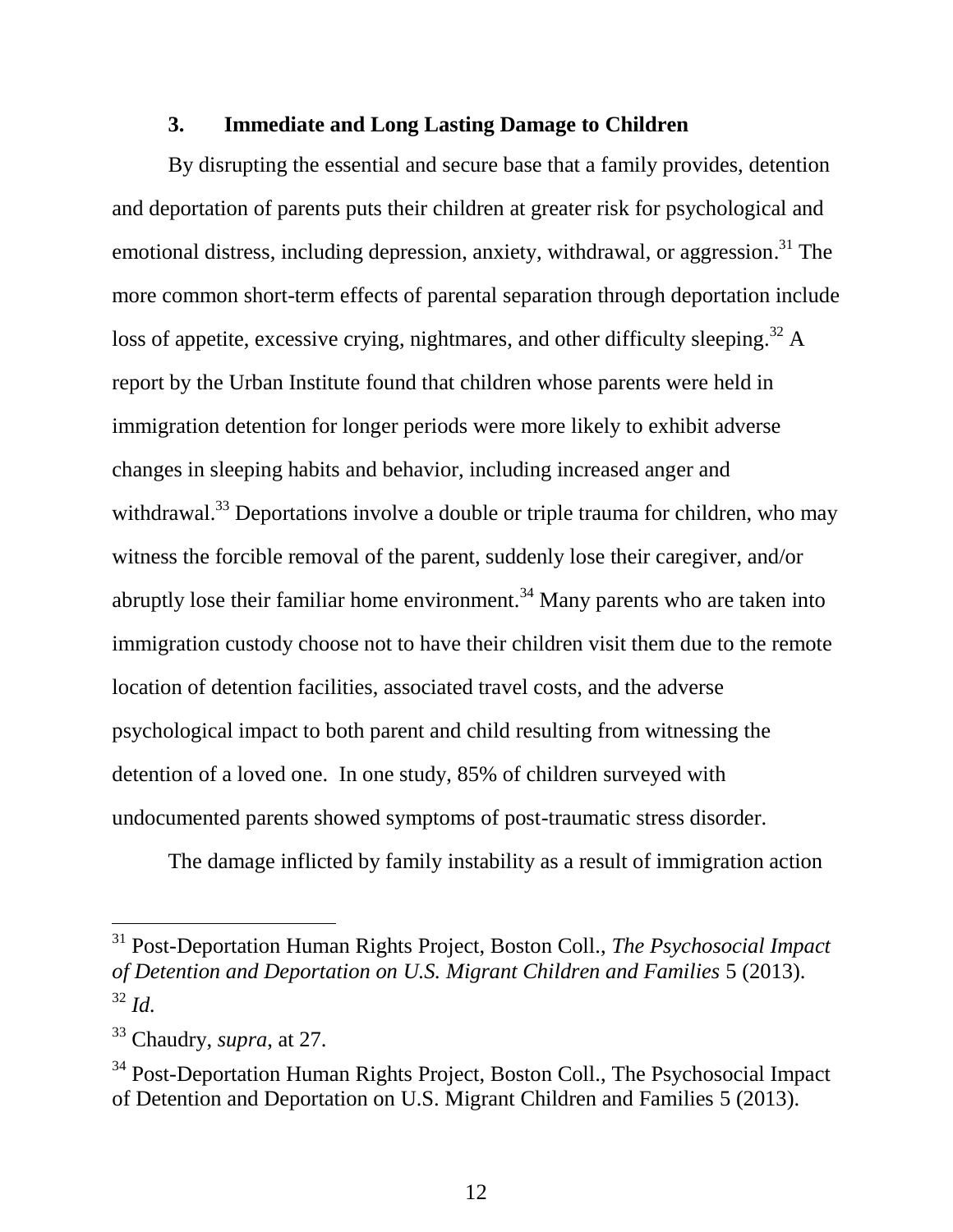can also have long term effects on the cognitive and physical development in children. Some young children developed speech problems after they were separated from their parents, and others suffered from delayed childhood development.<sup>35</sup> In another study, close to one third of undocumented parents said their children exercised less and ate and slept poorly as a result of the threat of separation caused by detention or deportation.<sup>36</sup>

The threat of deportation alone can keep children from school and limit their access to an education. According to the Urban Institute, approximately 275 Latino public school students—most, but not all, from immigrant families—failed to report to school in the days following an immigration raid in Nebraska.<sup>37</sup> Children whose families suffer from housing instability as a result of detention or deportation of a parent often must adjust to new schools, miss days of school, and experience slipping grades.<sup>38</sup>

## **4. Harm to Society and Religious Communities**

The preliminary injunction allows continued harm even to those immigrant families not in deportation proceedings. The Amici have thousands of immigrants within their congregations and have seen how a lack of immigration status can

<sup>35</sup> *Id.*

<sup>36</sup> Sara Satinsky et al., Human Impact Partners, *Family Unity, Family Health: How Family-Focused Immigration Reform Will Mean Better Health for Children and Families* 7, App. 45 (June 2013), www.familyunityfamilyhealth.org/uploads/ images/FamilyUnityFamilyHealth.pdf.

<sup>37</sup> Chaudry, *supra*, at 56.

<sup>38</sup> *Id.* at x.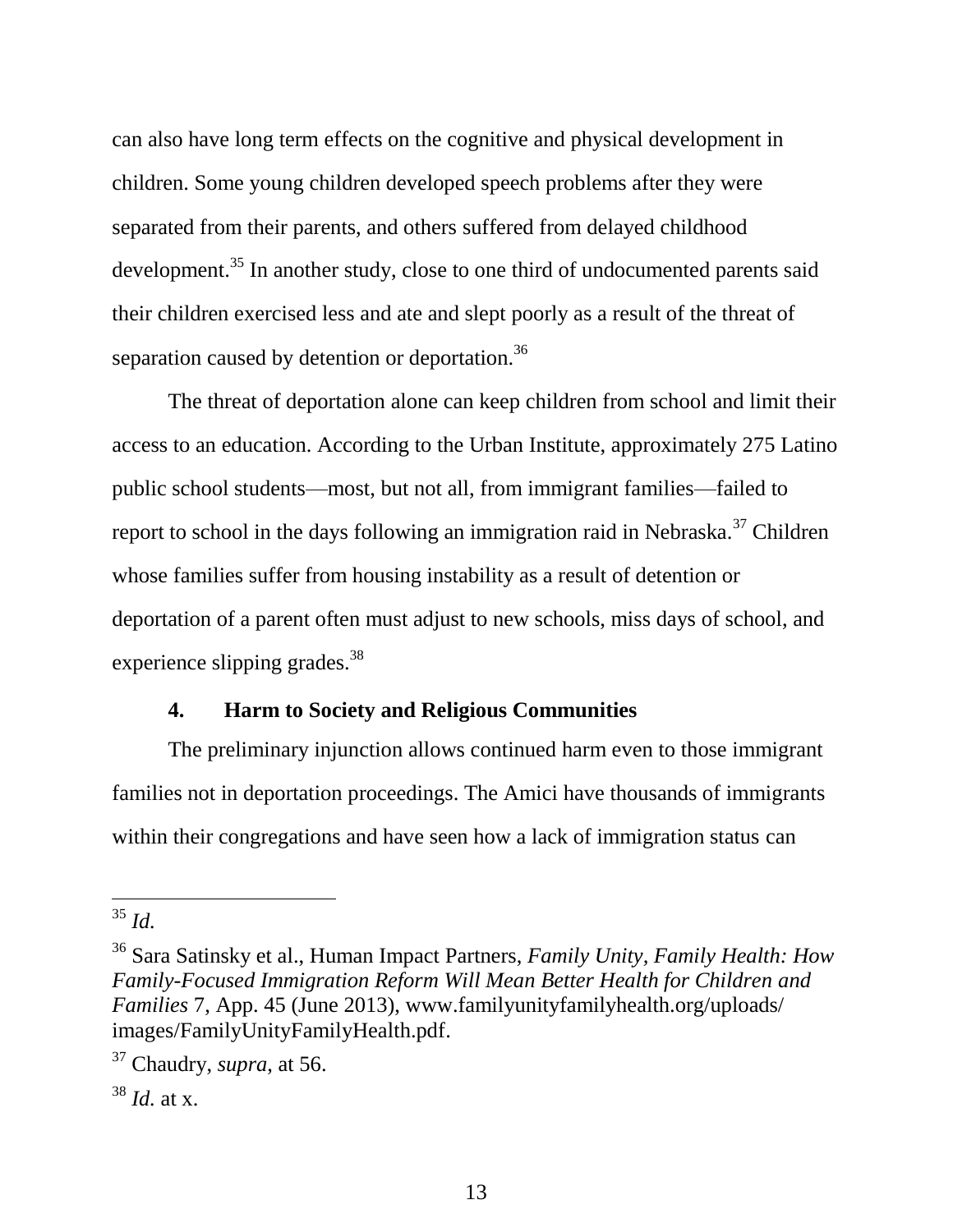prevent individuals from positively contributing to their social, religious, and local communities. Facing the possibility of deportation, immigrants have shied away from public places, houses of worship, schools and health services, and social service staff confirm declines in client participation.<sup>39</sup> Immigrants spend most of their non-working hours in their homes because it is the safest way to avoid detection. Such fear inhibits immigrants and their families from patronizing local businesses and other public establishments and from regularly frequenting their places of worship.<sup>40</sup> The Immigration Guidance would dissipate this aura of fear that prevents immigrants from fully participating in American communities.

The Amici can personally attest to the specific harm posed to those they serve by the district court's injunction. A few examples are illustrative:

 Iowa City Mennonite Pastor Max Villatoro was detained and recently deported on March 20, 2015 to Honduras, leaving behind his wife, four children, congregation and life of more than 20 years in Iowa. Over 16 years ago, Villatoro was convicted of driving under the influence and attempting to obtain a driver's license with a false ID. In the past 16 years, Villatoro has become a pillar of his Iowa City community, pastoring a church and helping others in his community who are struggling with drug and alcohol addiction. Villatoro's wife is allowed to remain temporarily and work under DACA, and all four of their children, ranging in age from 7 to 15 years old are all U.S. citizens. Villatoro's deportation has shattered the lives of his wife and four

<sup>39</sup> Jacqueline Maria Hagan, *Social Effects of Mass Deportations by the United States Government, 2000–10*, 34:8 Ethnic & Racial Studies 1374-91 (Aug. 2011). <sup>40</sup> *Id.*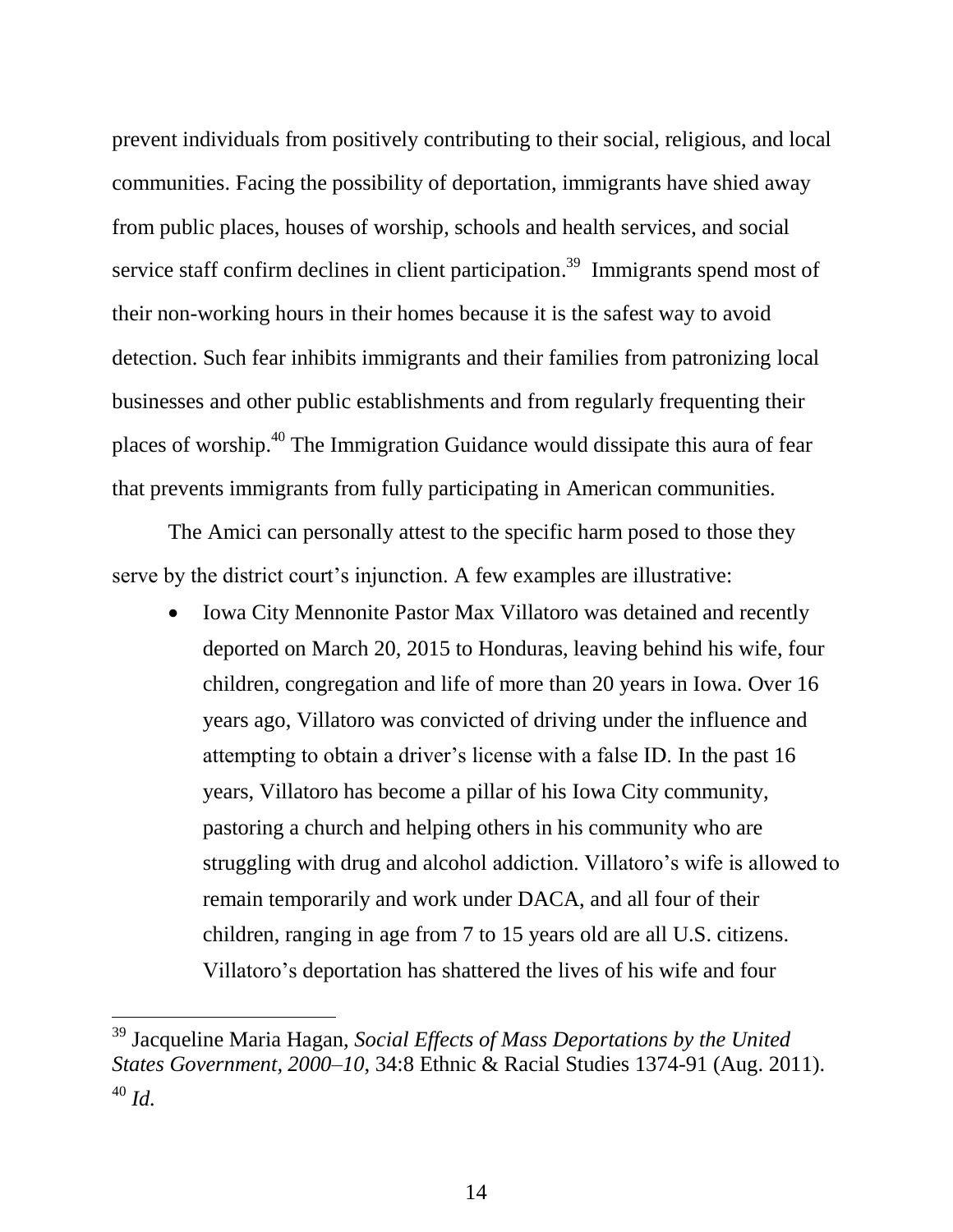children and devastated his church, and the community where he has been a leader for years.

- The Moreno family, members of the Disciples of Christ congregation Iglesia Alas de Salvacion, are prime examples of how the preliminary injunction has and will harm the public interest. Both parents work every day to support their family and have been in the U.S. for over 12 years. Their 18-year-old son who has lived in the U.S. since he was 6 years old was incarcerated two years ago, and while in custody was diagnosed with a severe mental illness. His older sister has received permission to work and temporary legal status to stay in the U.S., and his parents also will be eligible for deferred action under the Immigration Guidance since their youngest son at age 11 was born in the U.S. Although the Moreno's eldest son would have qualified for deferred action under the Immigration Guidance while in detention, he was instead deported several months ago to Mexico, a country he barely knows, with no support, and where treatment options for mental illness is limited and seen as taboo. The Moreno family has been shattered as a result of their mentally unstable son's deportation*.*
- Arturo Garcia has lived in the United States for 15 years with his wife raising two children, one is a U.S. citizen and the other is DACA eligible. Arturo has opened a subcontracting business that employs 8-9 people annually and enjoys serving his community in other ways by helping with bible study and service projects at the local Catholic Church. He and his family have exhausted every resource and legal recourse to stay together over the last four years and have now turned to the faith community to find sanctuary, remaining continuously in First Unitarian Society of Denver, Colorado. In 2010 Arturo was unfairly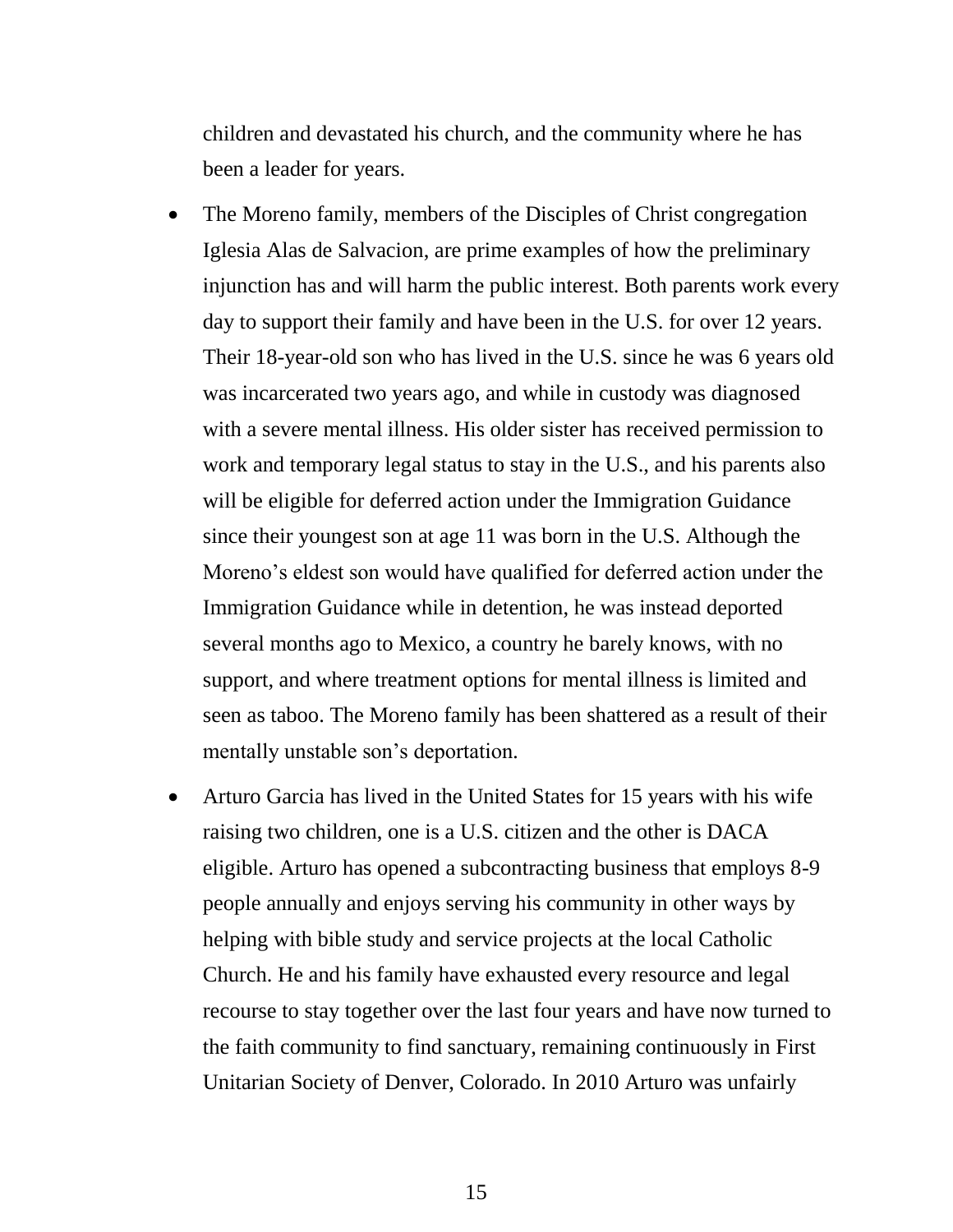arrested by local police and later proved innocent in court, withdrawing all charges. Although he was acquitted, Arturo was detained by immigration and deportation proceedings continued. ICE continues to deny Arturo's appeals saying that the suffering of his family is not reason enough to stop his deportation. Due to the injunction, ICE continues to deny Arturo's appeals despite the harm to his family, the families of his employees, and the long-standing ties he has with the community, as well as the fact that he would likely qualify for DAPA.

# **C. The Injunction On The Immigration Guidance Disserves The Public's Interest By Diminishing Our Communities.**

Recent immigrants contribute to local communities by providing new perspectives that can enhance society's cultural fabric, as well as add to our nation's productivity. The economic gains produced by recent immigrants is wellestablished. According to a study by the Center for the Study of Immigrant Integration at the University of Southern California, the undocumented workforce in California alone contributes  $$130$  billion to the state's gross domestic product.<sup>41</sup> Deportation of the entire undocumented workforce would result in more than \$650 million loss in output and eliminate \$10.6 billion in state and local taxes nationwide $42$ 

l

<sup>&</sup>lt;sup>41</sup> California Immigrant Policy Center and the Center for the Study of Immigrant Integration at the University of Southern California, Looking Forward: Immigrant Contributions to the Golden State 2 (2014), available at www.caimmigrant.org/ research-and-analysis/contributions-html/

 $42$  The Perryman Group, An Essential Resource: An Analysis of the Economic Impact of Undocumented Workers on Business Activity in the US with Estimated Effects by State and by Industry 6 (2008), available at www.ilw.com/articles/ 2008,1008-perryman.pdf; and Institute on Taxation and Economic Policy,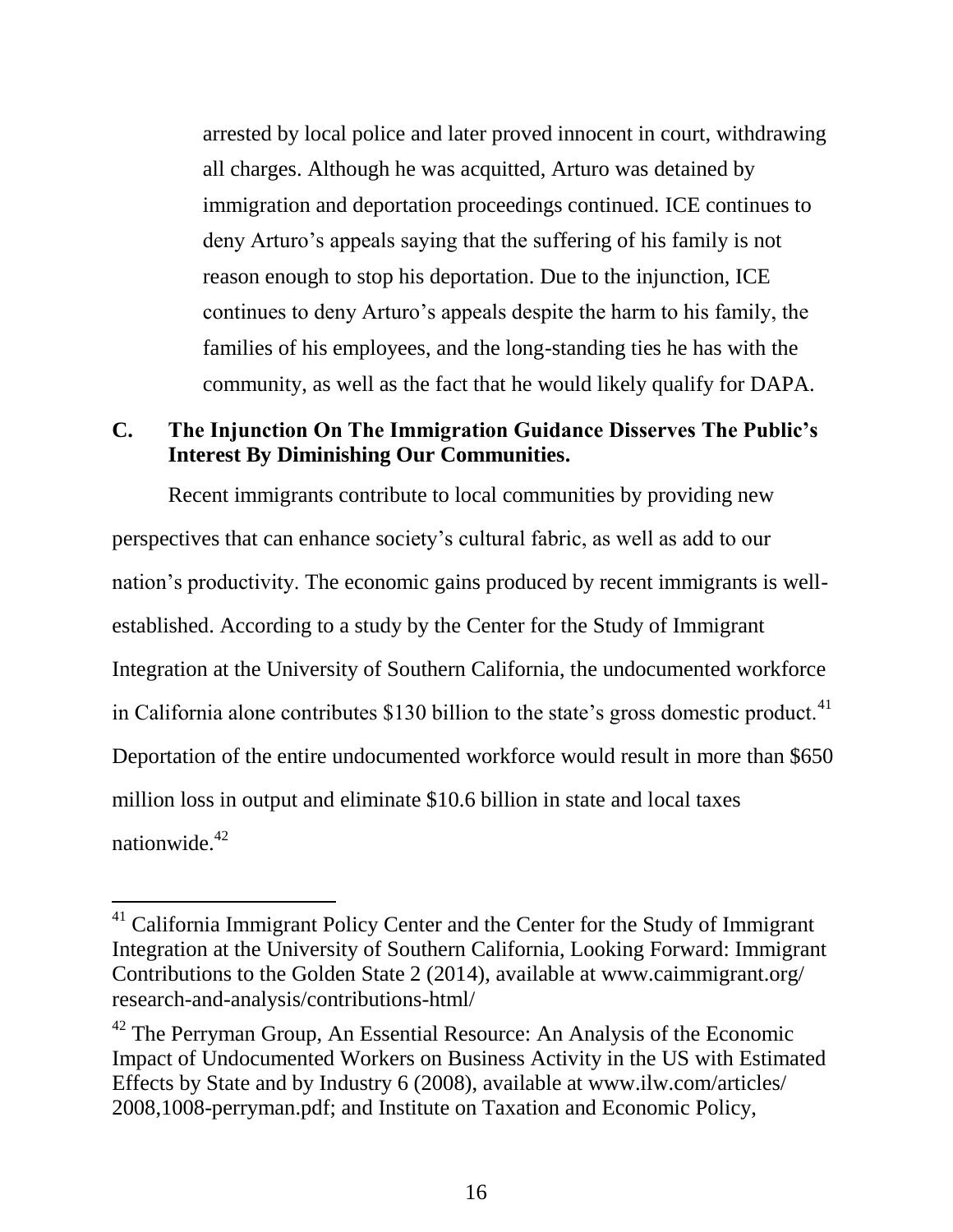Alongside their economic contributions, the positive cultural impact of recent immigrants is substantial. Recent immigrants inject creativity, a strong work ethic and ingenuity all of which benefit our communities. Recent immigrants also bring unique insight in food, the arts, culture, and athletics.<sup>43</sup> A Gallup Poll in 2014 sought to quantify this effect and found that 63 percent of poll participants found that immigrants were good for this country.<sup>44</sup> The poll also found that 83 percent of participants favored allowing undocumented immigrants already in the country to become U.S. citizens if they paid taxes and a penalty, passed a criminal background check, and learned English. Only 12% opposed this proposal.<sup>45</sup> Ultimately, recent immigrants, with their varied backgrounds, personal stories, and tastes enrich our communities. Unwarranted deportations deprive our communities and nation of diversity of thought and enrichment of culture.

#### **CONCLUSION**

The Immigration Guidance provides important benefits to those most

vulnerable in our society and to those who serve them. By reducing unwarranted

deportations, the Immigration Guidance also ensures that the public will continue

 $44$  Gallup, Immigration, 2014 June 5-8, www.gallup.com/poll/1660/ immigration.aspx.

 $\overline{a}$ 

<sup>45</sup> Gallup, Immigration,  $\frac{2013 \text{ June } 13 \text{-July } 5}{2013 \text{ June } 13 \text{-July } 5}$ , www.gallup.com/poll/1660/ immigration.aspx.

Undocumented Immigrants' State and Local Tax Contributions (2013), available at www.itep.org/pdf/undocumentedtaxes.pdf.

<sup>43</sup> Darrell West, *The Costs and Benefits of Immigration*, 126:3 Political Science Quarterly 427, 440 (2011) (referring to Richard Herman & Robert Smith, Immigrant, Inc.: Why Immigrant Entrepreneurs Are Driving the New Economy and How They Will Save the American Worker (2010)).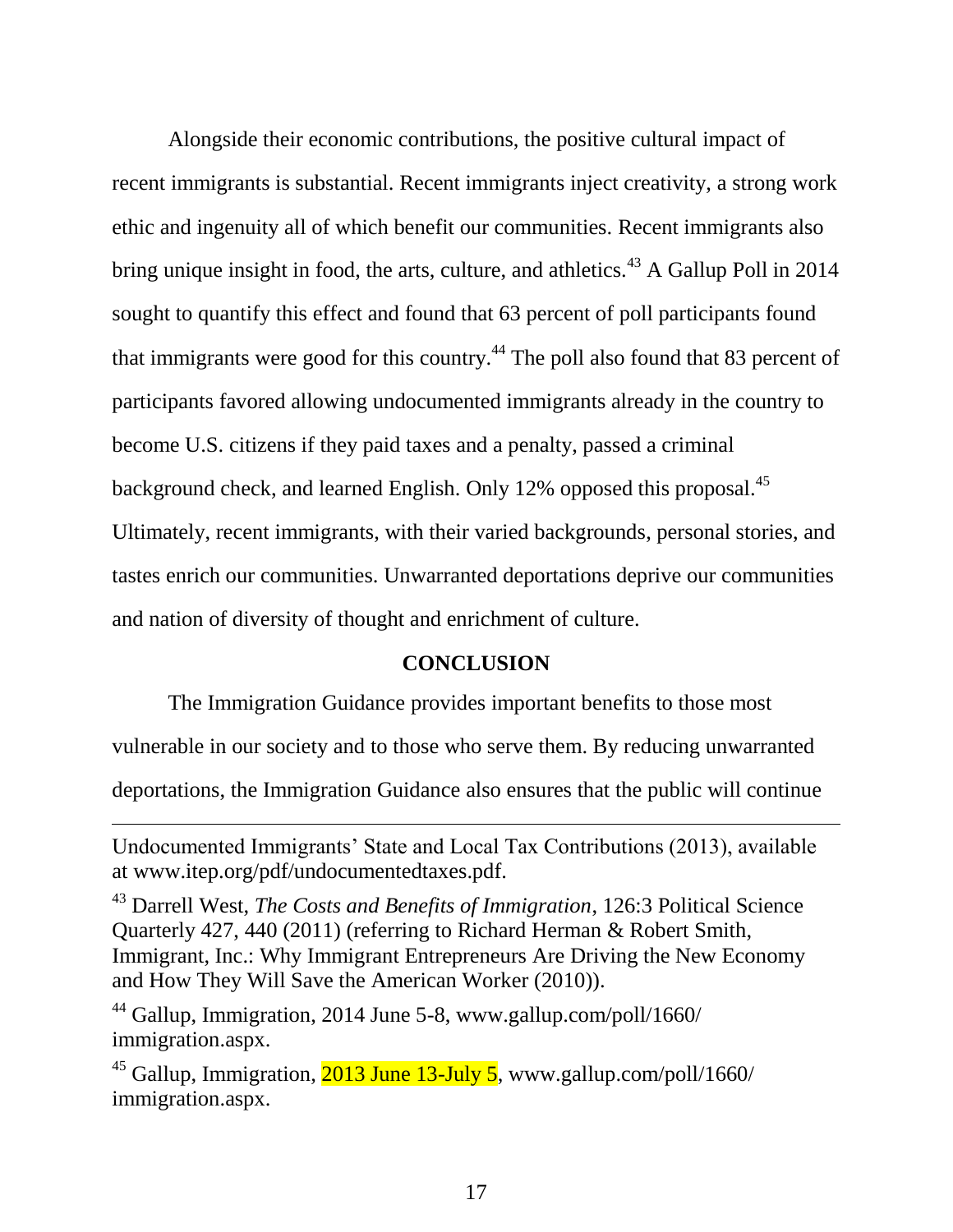to benefit from the substantial contributions of recent immigrants. In enjoining the Immigration Guidance, the district court erred in failing to give any weight to such important public interests. Because the Immigration Guidance is in the public interest and plaintiffs cannot establish the other factors necessary to support an injunction, the injunction should be denied.

April 6, 2015 Respectfully submitted,

*s/Benjamin G. Shatz* Christopher L. Wanger Robert Jacobs Benjamin G. Shatz Manatt, Phelps & Phillips, LLP 11355 W. Olympic Blvd. Los Angeles, CA 90064  $(310)$   $3\overline{1}2 - 4000$ 

Counsel For *Amici Curiae*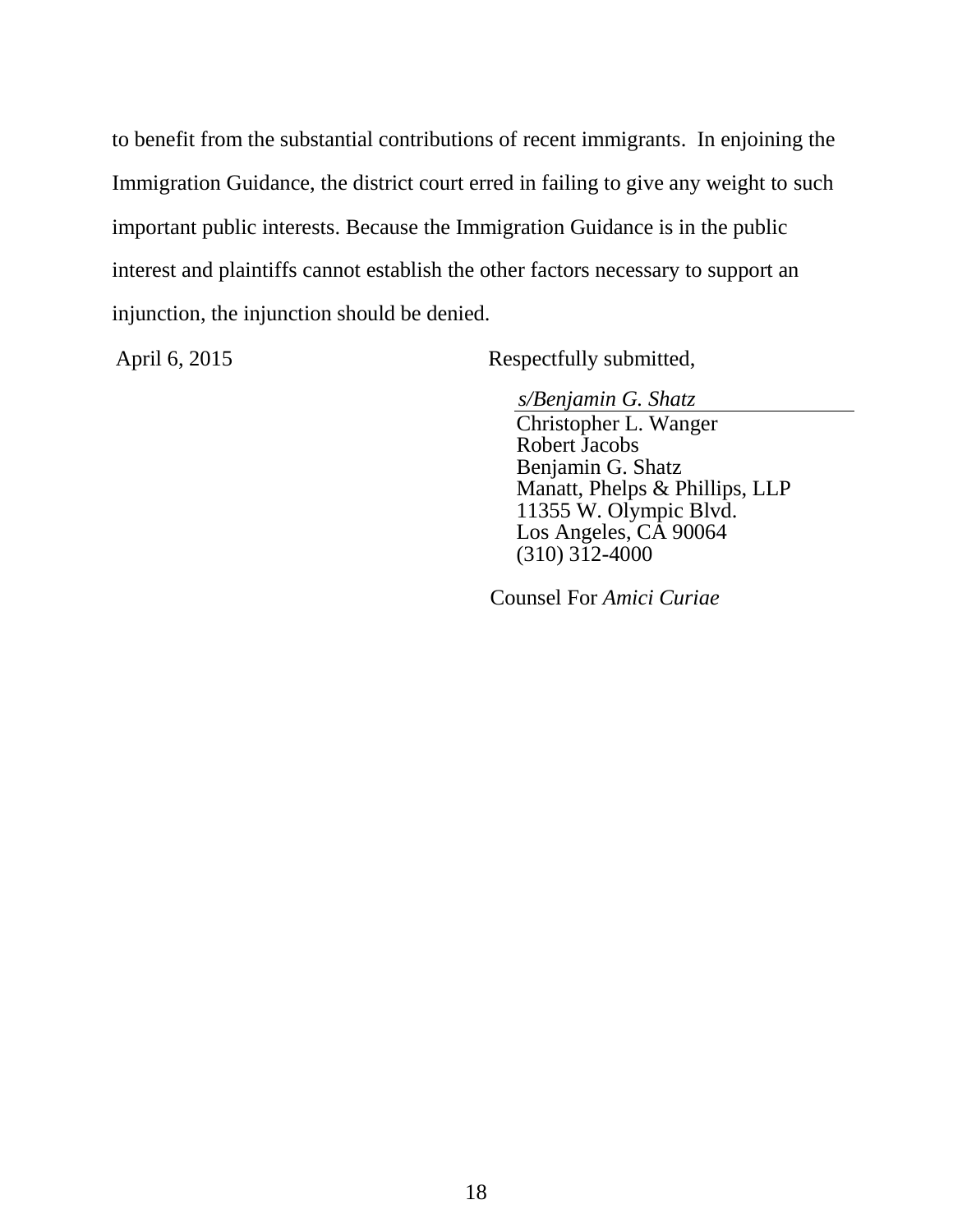### **CERTIFICATE OF COMPLIANCE**

The undersigned attorney certifies that this brief complies with the typevolume limitation of Fed. R. App. P.  $32(a)(7)(B)$  because it contains \_\_\_\_\_ words, excluding the parts of the brief exempted by Fed. R. App. P.  $32(a)(7)(B)(iii)$ . This brief complies with the typeface requirements of Fed. R. App. P. 32(a)(5) and the type style requirement of Fed. R. App. P. 32(a)(6) because it has been prepared in a proportionally spaced typeface using Microsoft Word 2007 in 14 point, Times New Roman font.

April 6, 2015 *s/Benjamin G. Shatz* Counsel For *Amici Curiae*

## **CERTIFICATE OF SERVICE**

I hereby certify that on the  $6<sup>th</sup>$  day of April, 2015, I electronically filed the foregoing with the Clerk of the Court for the United States Court of Appeals for the Fifth Circuit by using the appellate CM/ECF system, which sends notification to all parties through their registered attorneys of record.

*s/Bess Hubbard*